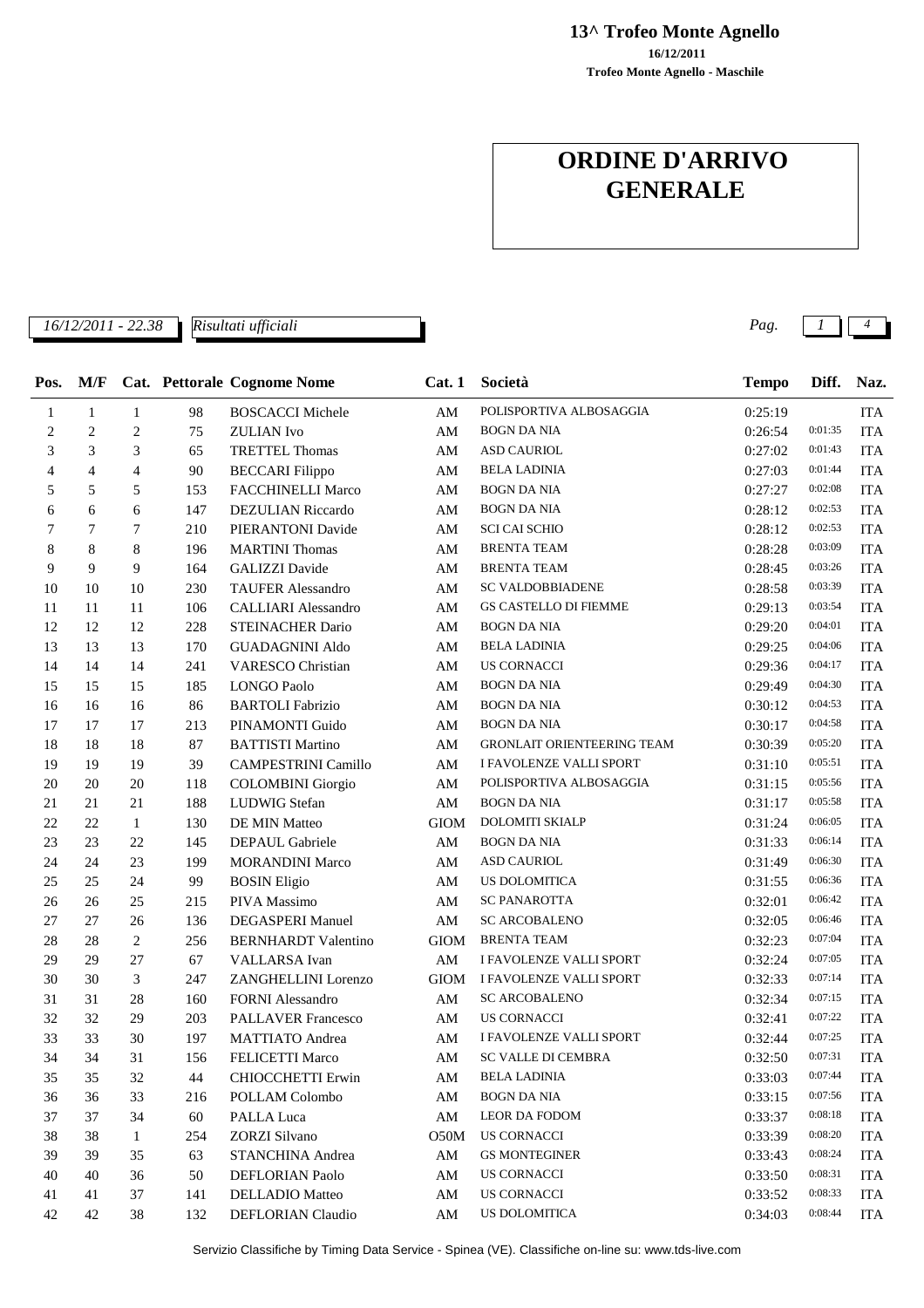*Risultati ufficiali*

| M/F |                             |     |                            | Cat.1                       |                           |                                 | Diff.        | Naz.       |
|-----|-----------------------------|-----|----------------------------|-----------------------------|---------------------------|---------------------------------|--------------|------------|
| 43  | $\overline{4}$              | 108 | <b>CAMPEDEL Cristian</b>   | <b>GIOM</b>                 | CENTRO AGONISTICO ARABBA  | 0:34:08                         | 0:08:49      | <b>ITA</b> |
| 44  | 5                           | 93  | <b>BETTEGA Simone</b>      | <b>GIOM</b>                 | <b>SC VALDOBBIADENE</b>   | 0:34:13                         | 0:08:54      | <b>ITA</b> |
| 45  | 39                          | 139 | DEGIAMPIETRO Werner        | $\mathbf{A}\mathbf{M}$      | <b>ASD CAURIOL</b>        | 0:34:19                         | 0:09:00      | <b>ITA</b> |
| 46  | 40                          | 116 | CISAMOLO Claudio           | AM                          | <b>SC ROVERE'</b>         | 0:34:20                         | 0:09:01      | <b>ITA</b> |
| 47  | 41                          | 214 | PINTARELLI Gil             | AM                          | <b>SC PANAROTTA</b>       | 0:34:21                         | 0:09:02      | <b>ITA</b> |
| 48  | 6                           | 171 | <b>GUADAGNINI Martino</b>  | <b>GIOM</b>                 | <b>US DOLOMITICA</b>      | 0:34:30                         | 0:09:11      | <b>ITA</b> |
| 49  | 42                          | 193 | <b>MARIOTTI</b> Luca       | $\mathbf{A}\mathbf{M}$      | <b>BRENTA TEAM</b>        | 0:34:38                         | 0:09:19      | <b>ITA</b> |
| 50  | 43                          | 140 | <b>DEJORI</b> Erich        | $\mathbf{A}\mathbf{M}$      | <b>BOGN DA NIA</b>        | 0:34:55                         | 0:09:36      | <b>ITA</b> |
| 51  | 44                          | 150 | <b>DONDIO</b> Graziano     | AM                          | <b>US CORNACCI</b>        | 0:34:57                         | 0:09:38      | <b>ITA</b> |
| 52  | 45                          | 101 | <b>BRIOSI</b> Aldo         | AM                          | <b>US DOLOMITICA</b>      | 0:34:58                         | 0:09:39      | <b>ITA</b> |
| 53  | 46                          | 143 | DELLAGIACOMA Nicolò        | $\mathbf{A}\mathbf{M}$      | <b>US DOLOMITICA</b>      | 0:35:08                         | 0:09:49      | <b>ITA</b> |
| 54  | 47                          | 111 | <b>CAPOVILLA Manuel</b>    | $\mathbf{A}\mathbf{M}$      | SC VALLE DI CEMBRA        | 0:35:14                         | 0:09:55      | <b>ITA</b> |
| 55  | 48                          | 174 | <b>IRSARA</b> Michael      | $\mathbf{A}\mathbf{M}$      | <b>BADIA SPORT</b>        | 0:35:25                         | 0:10:06      | <b>ITA</b> |
| 56  | 49                          | 124 | <b>COSTA Valentino</b>     | $\mathbf{A}\mathbf{M}$      | <b>SKI ALP TAIBON</b>     | 0:35:25                         | 0:10:06      | <b>ITA</b> |
| 57  | 2                           | 178 | <b>KOHL Josef</b>          | O50M                        | <b>ZON TE CADIN</b>       | 0:35:27                         | 0:10:08      | <b>ITA</b> |
| 58  | 50                          | 94  | <b>BIANCHINI</b> Graziano  | $\mathbf{A}\mathbf{M}$      | SC VIGOLO VATTARO         | 0:35:31                         | 0:10:12      | <b>ITA</b> |
| 59  | 51                          | 135 | DEGASPERI Ivan             | $\mathbf{A}\mathbf{M}$      | <b>SC ARCOBALENO</b>      | 0:35:35                         | 0:10:16      | <b>ITA</b> |
| 60  | 52                          | 100 | <b>BRESSAN Alessandro</b>  | AM                          | <b>SC ARCOBALENO</b>      | 0:35:48                         | 0:10:29      | <b>ITA</b> |
| 61  | 53                          | 55  | <b>GALLER</b> Gianfranco   | AM                          | <b>US CORNACCI</b>        | 0:35:56                         | 0:10:37      | <b>ITA</b> |
| 62  | 54                          | 183 | <b>LOEWE</b> Andreas       | AM                          | <b>BOGN DA NIA</b>        | 0:35:59                         | 0:10:40      | <b>ITA</b> |
| 63  | 55                          | 179 | <b>LANDOLFI</b> Alessandro | AM                          | I FAVOLENZE VALLI SPORT   | 0:36:15                         | 0:10:56      | <b>ITA</b> |
| 64  | 56                          | 133 | DEFLORIAN Giorgio          | AM                          | <b>US CORNACCI</b>        | 0:36:17                         | 0:10:58      | <b>ITA</b> |
| 65  | 57                          | 166 | <b>GASPERINI Patrick</b>   | $\mathbf{A}\mathbf{M}$      | I FAVOLENZE VALLI SPORT   | 0:36:31                         | 0:11:12      | <b>ITA</b> |
| 66  | 58                          | 248 | <b>ZANINI Riccardo</b>     | $\mathbf{A}\mathbf{M}$      | <b>SCI CAI SCHIO</b>      | 0:36:37                         | 0:11:18      | <b>ITA</b> |
| 67  | 7                           | 229 | <b>TAMÈ</b> Danilo         | <b>GIOM</b>                 | <b>BRENTA TEAM</b>        | 0:36:38                         | 0:11:19      | <b>ITA</b> |
| 68  | 59                          | 161 | FRASCONÀ Gabriele          | $\mathbf{A}\mathbf{M}$      | <b>SCM</b>                | 0:36:47                         | 0:11:28      | <b>ITA</b> |
| 69  | 60                          | 66  | <b>VALENTINI Stefano</b>   | $\mathbf{A}\mathbf{M}$      | <b>SC ARCOBALENO</b>      | 0:36:55                         | 0:11:36      | <b>ITA</b> |
| 70  | 61                          | 163 | <b>FRIZ Roberto</b>        | $\mathbf{A}\mathbf{M}$      | SC LA VALLE AGORDINA      | 0:36:57                         | 0:11:38      | <b>ITA</b> |
| 71  | $\ensuremath{\mathfrak{Z}}$ | 225 | <b>SCALET Onorino</b>      | O50M                        | <b>GS PAVIONE</b>         | 0:37:01                         | 0:11:42      | <b>ITA</b> |
| 72  | 62                          | 120 | <b>CONEDERA</b> Stefano    | AM                          | TEAM KIWI SPORTS          | 0:37:04                         | 0:11:45      | <b>ITA</b> |
| 73  | 63                          | 146 | DESILVESTRO Ivan           | $\mathbf{A}\mathbf{M}$      | <b>ASD CAURIOL</b>        | 0:37:08                         | 0:11:49      | <b>ITA</b> |
| 74  | 64                          | 137 | <b>DEGIAMPIETRO Enrico</b> | AM                          | <b>BOGN DA NIA</b>        | 0:37:09                         | 0:11:50      | <b>ITA</b> |
| 75  | 65                          | 37  | <b>ANGELONI Oscar</b>      | AM                          | DOLOMITI SKIALP           | 0:37:17                         | 0:11:58      | <b>ITA</b> |
| 76  | 66                          | 249 | <b>ZANON Claudio</b>       | AM                          | <b>GS MONTEGINER</b>      | 0:37:32                         | 0:12:13      | <b>ITA</b> |
| 77  | 67                          | 134 | DEFLORIAN Willy            | AM                          | ASD CAURIOL               | 0:37:33                         | 0:12:14      | ITA        |
| 78  | 68                          | 251 | ZASSO Devis                | AM                          | SC LA VALLE AGORDINA      | 0:37:34                         | 0:12:15      | <b>ITA</b> |
| 79  | 69                          | 85  | <b>BAROZZI Massimo</b>     | $\mathbf{A}\mathbf{M}$      | <b>SC ARCOBALENO</b>      | 0:37:43                         | 0:12:24      | <b>ITA</b> |
| 80  | 70                          | 258 | <b>VARESCO Vincenzo</b>    | AM                          | ANA CASTELLO              | 0:37:59                         | 0:12:40      | <b>ITA</b> |
| 81  | 71                          | 234 | <b>TOMASELLI Danilo</b>    | AM                          | <b>US DOLOMITICA</b>      | 0:38:04                         | 0:12:45      | <b>ITA</b> |
| 82  | $\,8\,$                     | 129 | DE GASPERI Roberto         | <b>GIOM</b>                 | <b>SC ARCOBALENO</b>      | 0:38:10                         | 0:12:51      | <b>ITA</b> |
| 83  | 72                          | 242 | <b>VARESCO Riccardo</b>    | AM                          | <b>ASD CAURIOL</b>        | 0:38:17                         | 0:12:58      | <b>ITA</b> |
| 84  | 73                          | 76  | ZULIAN Umberto             | $\mathbf{A}\mathbf{M}$      | <b>BOGN DA NIA</b>        | 0:38:20                         | 0:13:01      | <b>ITA</b> |
| 85  | 4                           | 113 | <b>CASERA</b> Giuliano     | O50M                        |                           | 0:38:28                         | 0:13:09      | <b>ITA</b> |
| 86  | 74                          | 121 | <b>CONFORTI</b> Luca       | AM                          | <b>BRENTA TEAM</b>        | 0:38:29                         | 0:13:10      | <b>ITA</b> |
| 87  | 5                           | 48  | <b>DANTONE Ennio</b>       | O50M                        | <b>BOGN DA NIA</b>        | 0:38:31                         | 0:13:12      | <b>ITA</b> |
| 88  | 75                          | 47  | <b>CRISTELLON Stefano</b>  | AM                          | GS CASTELLO DI FIEMME     | 0:38:35                         | 0:13:16      | <b>ITA</b> |
| 89  | 76                          | 206 | PASQUALINI Agostino        | AM                          | I FAVOLENZE VALLI SPORT   | 0:38:35                         | 0:13:16      | <b>ITA</b> |
| 90  | 77                          | 162 | FRIGO Silvano              | AM                          | <b>SCI CAI SCHIO</b>      | 0:38:41                         | 0:13:22      | <b>ITA</b> |
| 91  | 78                          | 211 | <b>PIGONI</b> Daniele      | AM                          | <b>GEM - CAI SASSUOLO</b> | 0:38:41                         | 0:13:22      | <b>ITA</b> |
| 92  | 79                          | 255 | <b>LARCH Martin</b>        | AM                          | SGSG                      | 0:38:44                         | 0:13:25      | <b>ITA</b> |
| 93  | 80                          | 112 | <b>CARBONE Luca</b>        | AM                          | <b>BOGN DA NIA</b>        | 0:38:52                         | 0:13:33      | <b>ITA</b> |
| 94  | 81                          | 236 | <b>TREBO</b> Davide        | AM                          | <b>SC ARCOBALENO</b>      | 0:38:56                         | 0:13:37      | <b>ITA</b> |
| 95  | 82                          | 84  | <b>BANTERLA Alessandro</b> | $\mathbf{A}\mathbf{M}$      | <b>GS PAVIONE</b>         | 0:39:00                         | 0:13:41      | <b>ITA</b> |
| 96  | 83                          | 180 | <b>LARCHER Stefano</b>     | AM                          | <b>BRENTA TEAM</b>        | 0:39:16                         | 0:13:57      | <b>ITA</b> |
| 97  | 84                          | 257 | DEGASPERI Alessandro       | AM                          | <b>SC ARCOBALENO</b>      | 0:39:20                         | 0:14:01      | <b>ITA</b> |
| 98  | 85                          | 232 | <b>TELCH Patrizio</b>      | AM                          | SC VALLE DI CEMBRA        | 0:39:23                         | 0:14:04      | <b>ITA</b> |
| 99  | 86                          | 127 | DALBOSCO Flavio            | AM                          | <b>SC ARCOBALENO</b>      | 0:39:39                         | 0:14:20      | <b>ITA</b> |
|     |                             |     |                            | Cat. Pettorale Cognome Nome |                           | Società<br>SC LA VALLE AGORDINA | <b>Tempo</b> |            |

Servizio Classifiche by Timing Data Service - Spinea (VE). Classifiche on-line su: www.tds-live.com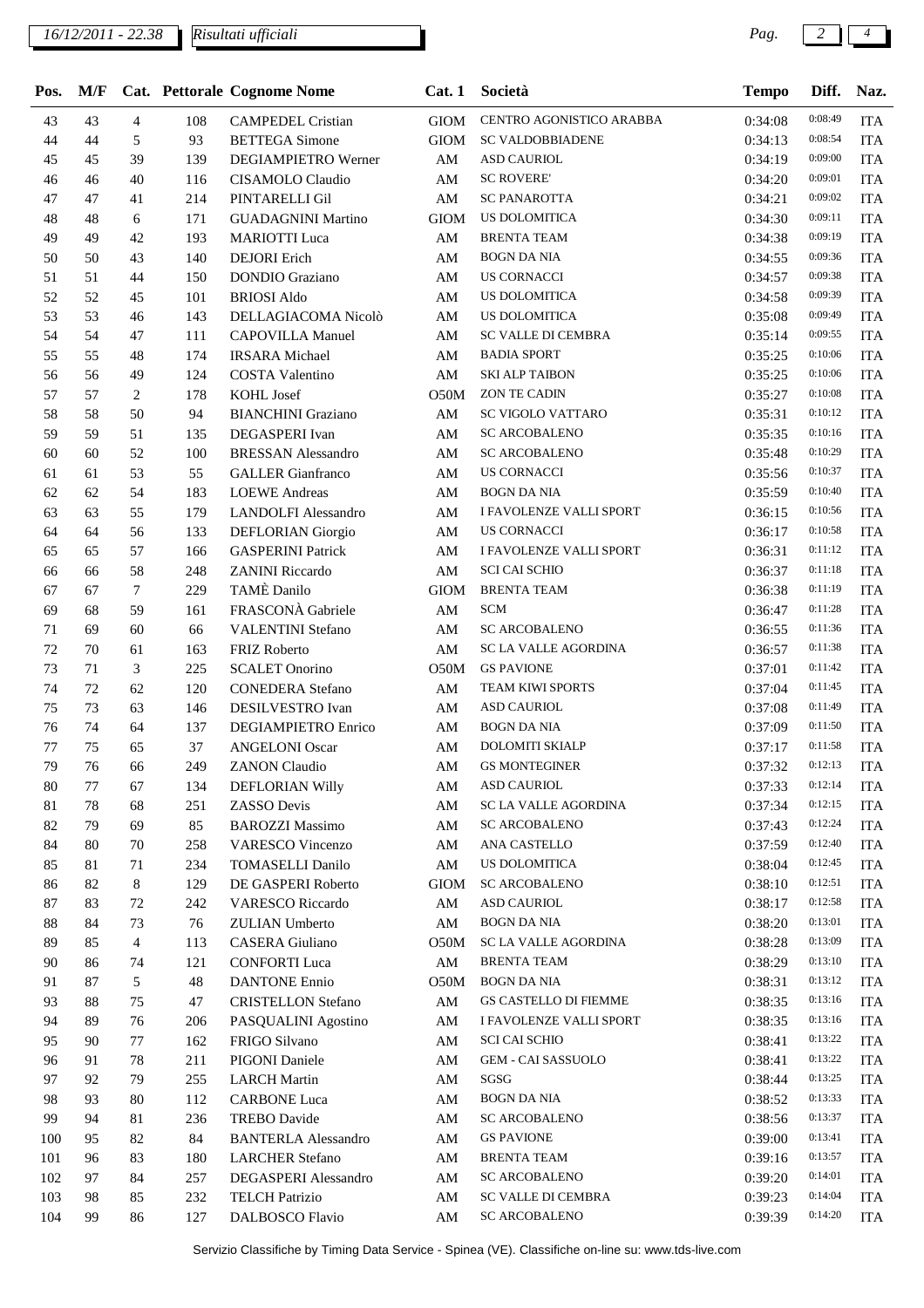*Risultati ufficiali*

| Pos. | M/F |     |        | Cat. Pettorale Cognome Nome  | Cat.1                  | Società                      | <b>Tempo</b> | Diff.   | Naz.       |
|------|-----|-----|--------|------------------------------|------------------------|------------------------------|--------------|---------|------------|
| 105  | 100 | 9   | 209    | PIAZZI Luca                  | <b>GIOM</b>            | <b>US CORNACCI</b>           | 0:39:43      | 0:14:24 | <b>ITA</b> |
| 106  | 101 | 87  | 240    | <b>VANZETTA Tiziano</b>      | $\mathbf{A}\mathbf{M}$ | <b>ASD CAURIOL</b>           | 0:39:43      | 0:14:24 | <b>ITA</b> |
| 107  | 102 | 88  | 181    | <b>LAUTON</b> Cornelio       | $\mathbf{A}\mathbf{M}$ | <b>BOGN DA NIA</b>           | 0:39:44      | 0:14:25 | <b>ITA</b> |
| 108  | 103 | 6   | 54     | FRANCESCHI Giuseppe          | O50M                   | TRIATHLON TRENTINO           | 0:39:48      | 0:14:29 | <b>ITA</b> |
| 109  | 104 | 89  | 205    | PALLAVER Walter              | AM                     | <b>US CORNACCI</b>           | 0:39:48      | 0:14:29 | <b>ITA</b> |
| 110  | 105 | 90  | 190    | <b>MAGNABOSCO Davide</b>     | $\mathbf{A}\mathbf{M}$ | <b>SCI CAI SCHIO</b>         | 0:39:51      | 0:14:32 | <b>ITA</b> |
| 112  | 106 | 10  | 128    | <b>DALBOSCO</b> Michele      | <b>GIOM</b>            | <b>SC ARCOBALENO</b>         | 0:40:04      | 0:14:45 | <b>ITA</b> |
| 113  | 107 | 11  | 172    | <b>HOFER Franco</b>          | <b>GIOM</b>            | <b>SC PANAROTTA</b>          | 0:40:20      | 0:15:01 | <b>ITA</b> |
| 114  | 108 | 91  | 231    | <b>TAVERNAR Andrea</b>       | AM                     |                              | 0:40:27      | 0:15:08 | <b>ITA</b> |
| 115  | 109 | 7   | 114    | <b>CATTANI</b> Diego         | O50M                   | <b>BRENTA TEAM</b>           | 0:40:27      | 0:15:08 | <b>ITA</b> |
| 116  | 110 | 92  | 40     | <b>CAPOVILLA</b> Clemente    | $\mathbf{A}\mathbf{M}$ | <b>ZON TE CADIN</b>          | 0:40:31      | 0:15:12 | <b>ITA</b> |
| 117  | 111 | 93  | 110    | <b>CANDIA Marco</b>          | $\mathbf{A}\mathbf{M}$ | <b>SCI CAI SCHIO</b>         | 0:40:34      | 0:15:15 | <b>ITA</b> |
| 118  | 112 | 94  | 61     | PIAZZI Claudio               | AM                     |                              | 0:40:46      | 0:15:27 | <b>ITA</b> |
| 119  | 113 | 95  | 72     | VISONÀ Moreno                | AM                     | <b>SCI CAI SCHIO</b>         | 0:40:54      | 0:15:35 | <b>ITA</b> |
| 120  | 114 | 96  | 212    | PILATI Rodolfo               | AM                     | SKI TEAM VAL DI NON          | 0:40:55      | 0:15:36 | <b>ITA</b> |
| 121  | 115 | 97  | 104    | <b>CADORIN Valentino</b>     | $\mathbf{A}\mathbf{M}$ | TEAM KIWI SPORTS             | 0:40:58      | 0:15:39 | <b>ITA</b> |
| 122  | 116 | 98  | 92     | <b>BERTOLINI</b> Andrea      | $\mathbf{A}\mathbf{M}$ |                              | 0:40:59      | 0:15:40 | <b>ITA</b> |
| 123  | 117 | 99  | 260    | <b>OBRELLI</b> Alessandro    | $\mathbf{A}\mathbf{M}$ | <b>BRENTA TEAM</b>           | 0:41:01      | 0:15:42 | <b>ITA</b> |
| 124  | 118 | 8   | 253    | <b>ZORZI</b> Carlo           | O50M                   | US STELLA ALPINA CARANO      | 0:41:02      | 0:15:43 | <b>ITA</b> |
| 125  | 119 | 9   | 165    | <b>GANDINI</b> Luigi         | O50M                   | <b>BOGN DA NIA</b>           | 0:41:02      | 0:15:43 | <b>ITA</b> |
| 126  | 120 | 100 | 97     | <b>BONVECCHIO Edoardo</b>    | $\mathbf{A}\mathbf{M}$ | <b>SC ARCOBALENO</b>         | 0:41:05      | 0:15:46 | <b>ITA</b> |
| 128  | 121 | 101 | 122    | CORAZZA Germano              | ${\rm AM}$             | DOLOMITI SKIALP              | 0:41:06      | 0:15:47 | <b>ITA</b> |
| 130  | 122 | 102 | $71\,$ | <b>VENTURINI Walter</b>      | $\mathbf{A}\mathbf{M}$ | <b>SCI CAI SCHIO</b>         | 0:41:21      | 0:16:02 | <b>ITA</b> |
| 131  | 123 | 103 | 244    | <b>VECCHINI</b> Eugenio      | AM                     | VERONA TRIATHLON SCV         | 0:41:27      | 0:16:08 | <b>ITA</b> |
| 132  | 124 | 104 | 149    | DOLIANA Leonardo             | AM                     | <b>US CORNACCI</b>           | 0:41:38      | 0:16:19 | <b>ITA</b> |
| 133  | 125 | 10  | 200    | MORANDUZZO Giulio            | O50M                   | <b>SC ARCOBALENO</b>         | 0:41:39      | 0:16:20 | <b>ITA</b> |
| 135  | 126 | 11  | 222    | ROSSI Stefano                | O50M                   | <b>US CORNACCI</b>           | 0:42:02      | 0:16:43 | <b>ITA</b> |
| 136  | 127 | 105 | 102    | <b>BROCCATO Massimo</b>      | $\mathbf{A}\mathbf{M}$ | I FAVOLENZE VALLI SPORT      | 0:42:03      | 0:16:44 | <b>ITA</b> |
| 137  | 128 | 106 | 246    | ZANGHELLINI Antonio          | $\mathbf{A}\mathbf{M}$ | I FAVOLENZE VALLI SPORT      | 0:42:07      | 0:16:48 | <b>ITA</b> |
| 138  | 129 | 107 | 194    | <b>MARTIN</b> Ivan           | AM                     | <b>SC LA VALLE AGORDINA</b>  | 0:42:14      | 0:16:55 | <b>ITA</b> |
| 139  | 130 | 108 | 252    | <b>ZORZI</b> Andrea          | AM                     | US STELLA ALPINA CARANO      | 0:42:27      | 0:17:08 | <b>ITA</b> |
| 140  | 131 | 109 | 41     | <b>CAVADA</b> Daniele        | AM                     | <b>GS CASTELLO DI FIEMME</b> | 0:42:33      | 0:17:14 | <b>ITA</b> |
| 141  | 132 | 110 | 151    | <b>DUCHI Silvio</b>          | AM                     | <b>GS RIVA DEL GARDA</b>     | 0:43:15      | 0:17:56 | <b>ITA</b> |
| 142  | 133 | 12  | 125    | <b>COSTA Walter</b>          | O50M                   | <b>BOGN DA NIA</b>           | 0:43:22      | 0:18:03 | <b>ITA</b> |
| 143  | 134 | 111 | 64     | <b>TORGHELE Gabriele</b>     | AM                     | I FAVOLENZE VALLI SPORT      | 0:43:27      | 0:18:08 | <b>ITA</b> |
| 144  | 135 | 112 | 49     | DE FLORIAN Maurizio          | $\mathbf{A}\mathbf{M}$ | <b>BOGN DA NIA</b>           | 0:43:50      | 0:18:31 | <b>ITA</b> |
| 145  | 136 | 113 | 233    | <b>TOFFOLI</b> Gabriele      | $\mathbf{A}\mathbf{M}$ | SC LA VALLE AGORDINA         | 0:43:51      | 0:18:32 | <b>ITA</b> |
| 148  | 137 | 13  | 42     | <b>CAVADA</b> Mauro          | O50M                   | ZON TE CADIN                 | 0:44:02      | 0:18:43 | <b>ITA</b> |
| 149  | 138 | 114 | 69     | <b>VALT</b> Loris            | AM                     | <b>BELA LADINIA</b>          | 0:44:04      | 0:18:45 | <b>ITA</b> |
| 150  | 139 | 14  | 175    | <b>JELLICI</b> Giuliano      | O50M                   | US CORNACCI                  | 0:44:08      | 0:18:49 | <b>ITA</b> |
| 151  | 140 | 115 | 62     | SOMMAVILLA Bruno             | AM                     |                              | 0:44:08      | 0:18:49 | <b>ITA</b> |
| 152  | 141 | 116 | 53     | DELLAFIOR Giovanni           | AM                     |                              | 0:44:32      | 0:19:13 | <b>ITA</b> |
| 153  | 142 | 117 | 45     | <b>CHIOCCHETTI Francesco</b> | $\mathbf{A}\mathbf{M}$ | <b>BELA LADINIA</b>          | 0:44:39      | 0:19:20 | <b>ITA</b> |
| 154  | 143 | 118 | 208    | PEZZATO Claudio              | AM                     | <b>SC ARCOBALENO</b>         | 0:44:41      | 0:19:22 | <b>ITA</b> |
| 155  | 144 | 15  | 159    | FINAZZER Osvaldo             | O50M                   | <b>BOGN DA NIA</b>           | 0:44:52      | 0:19:33 | <b>ITA</b> |
| 157  | 145 | 16  | 70     | VARESCO Lucio                | O50M                   | US CORNACCI                  | 0:45:22      | 0:20:03 | <b>ITA</b> |
| 158  | 146 | 17  | 173    | <b>HUBER Hansjoerg</b>       | O50M                   | SV NOVA PONENTE              | 0:45:27      | 0:20:08 | <b>ITA</b> |
| 159  | 147 | 119 | 224    | <b>SALATI Denis</b>          | AM                     | <b>SC ARCOBALENO</b>         | 0:45:32      | 0:20:13 | <b>ITA</b> |
| 160  | 148 | 120 | 238    | VADAGNINI Roberto            | AM                     |                              | 0:45:39      | 0:20:20 | <b>ITA</b> |
| 161  | 149 | 121 | 119    | CONEDERA Pierluigi           | AM                     | TEAM KIWI SPORTS             | 0:46:08      | 0:20:49 | <b>ITA</b> |
| 162  | 150 | 122 | 43     | CHIOCCHETTI Carlo            | AM                     | <b>BELA LADINIA</b>          | 0:46:12      | 0:20:53 | <b>ITA</b> |
| 163  | 151 | 123 | 217    | PORRO Massimiliano           | AM                     | GS RIVA DEL GARDA            | 0:46:14      | 0:20:55 | <b>ITA</b> |
| 164  | 152 | 124 | 144    | <b>DEMONTE</b> Denis         | AM                     | I FAVOLENZE VALLI SPORT      | 0:46:51      | 0:21:32 | <b>ITA</b> |
| 165  | 153 | 125 | 204    | <b>PALLAVER Francesco</b>    | AM                     | <b>SC ARCOBALENO</b>         | 0:47:05      | 0:21:46 | <b>ITA</b> |
| 166  | 154 | 126 | 46     | <b>COSTA Gunther</b>         | AM                     |                              | 0:47:06      | 0:21:47 | <b>ITA</b> |
| 167  | 155 | 127 | 74     | <b>WEBER Daniele</b>         | AM                     | ZON TE CADIN                 | 0:47:32      | 0:22:13 | <b>ITA</b> |
| 168  | 156 | 128 | 52     | DEGIAMPIETRO Alberto         | AM                     | <b>BELA LADINIA</b>          | 0:47:47      | 0:22:28 | <b>ITA</b> |
|      |     |     |        |                              |                        |                              |              |         |            |

Servizio Classifiche by Timing Data Service - Spinea (VE). Classifiche on-line su: www.tds-live.com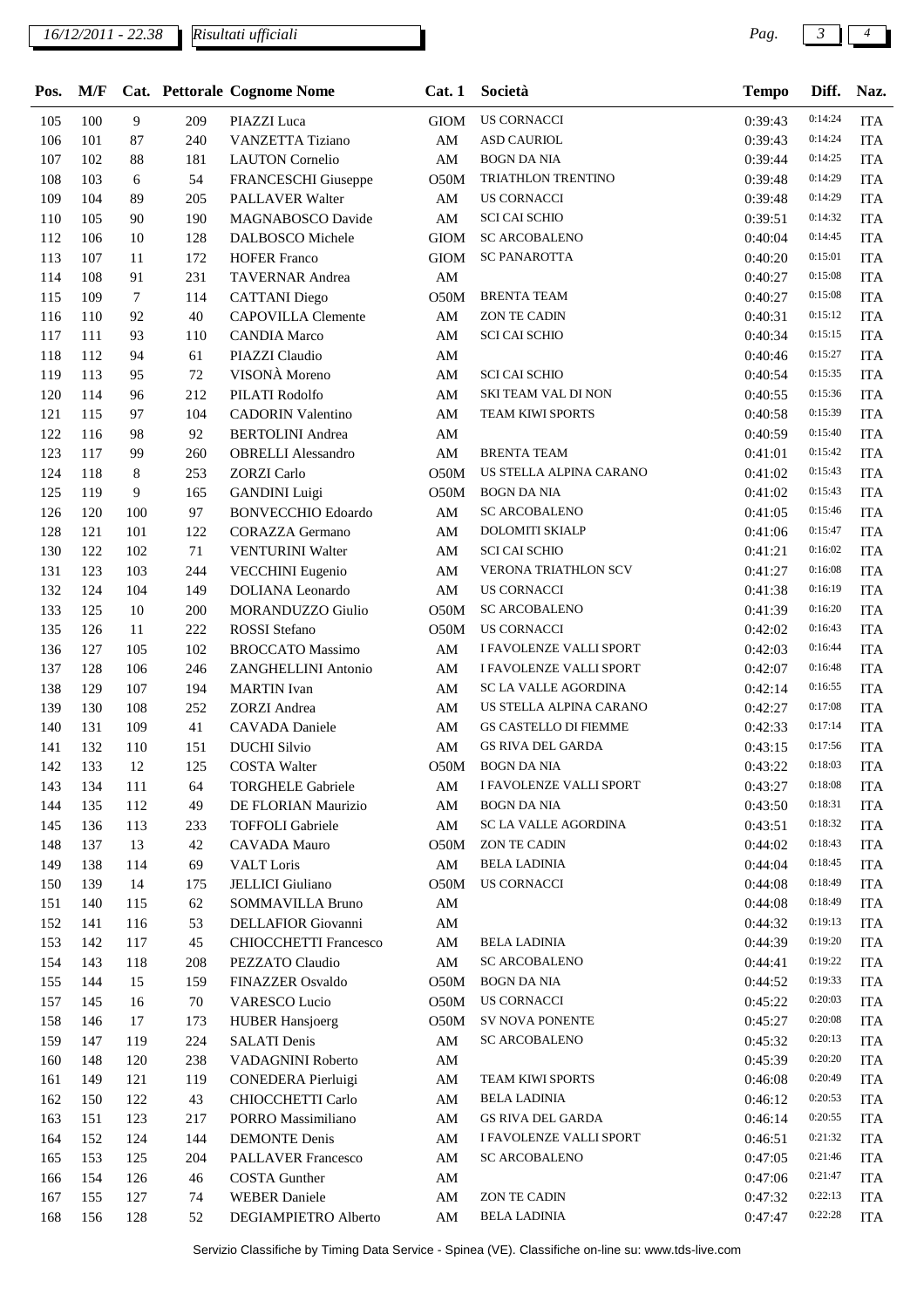*16/12/2011 - 22.38 Risultati ufficiali* **Pag.**  $\begin{bmatrix} 4 \end{bmatrix}$  *Pag.*  $\begin{bmatrix} 4 \end{bmatrix}$   $\begin{bmatrix} 4 \end{bmatrix}$ 

| Pos. | M/F |     |     | Cat. Pettorale Cognome Nome | Cat.1 | Società                      | <b>Tempo</b> | Diff.   | Naz.       |
|------|-----|-----|-----|-----------------------------|-------|------------------------------|--------------|---------|------------|
| 169  | 157 | 129 | 155 | <b>FEDELI</b> Enzo          | AM    | <b>SCI CAI SCHIO</b>         | 0:47:57      | 0:22:38 | <b>ITA</b> |
| 170  | 158 | 130 | 186 | <b>LORENZ Valerio</b>       | AM    | <b>BOGN DA NIA</b>           | 0:48:13      | 0:22:54 | <b>ITA</b> |
| 172  | 159 | 131 | 226 | SILVESTRI Andrea            | AM    | <b>SC ARCOBALENO</b>         | 0:48:42      | 0:23:23 | <b>ITA</b> |
| 173  | 160 | 132 | 168 | GILMOZZI Antonio            | AM    | <b>US CORNACCI</b>           | 0:48:49      | 0:23:30 | <b>ITA</b> |
| 174  | 161 | 133 | 245 | <b>VILLA Alex</b>           | AM    | <b>ZON TE CADIN</b>          | 0:49:10      | 0:23:51 | <b>ITA</b> |
| 175  | 162 | 18  | 115 | CAVADA Giuliano Giola       | O50M  | <b>ZON TE CADIN</b>          | 0:49:12      | 0:23:53 | <b>ITA</b> |
| 179  | 163 | 19  | 195 | <b>MARTINELLI Paolo</b>     | O50M  | VIGILI DEL FUOCO             | 0:50:28      | 0:25:09 | <b>ITA</b> |
| 180  | 164 | 134 | 184 | <b>LONGO Bruno</b>          | AM    | <b>US CORNACCI</b>           | 0:50:50      | 0:25:31 | <b>ITA</b> |
| 181  | 165 | 20  | 107 | <b>CALLIARI</b> Cornelio    | O50M  | <b>GS CASTELLO DI FIEMME</b> | 0:51:05      | 0:25:46 | <b>ITA</b> |
| 182  | 166 | 135 | 103 | <b>BRUSCO</b> Giorgio       | AM    | <b>SAT TRE VALLI</b>         | 0:51:48      | 0:26:29 | <b>ITA</b> |
| 184  | 167 | 136 | 259 | PREVIDI Danilo              | AM    | <b>ZON TE CADIN</b>          | 0:54:20      | 0:29:01 | <b>ITA</b> |
| 185  | 168 | 137 | 176 | <b>JELLICI</b> Walter       | AM    | <b>US CORNACCI</b>           | 0:54:49      | 0:29:30 | <b>ITA</b> |
| 187  | 169 | 138 | 126 | <b>DAL BEN Andrea</b>       | AM    | <b>US CORNACCI</b>           | 0:55:19      | 0:30:00 | <b>ITA</b> |
| 188  | 170 | 139 | 167 | <b>GAZ Nicola</b>           | AM    | TEAM KIWI SPORTS             | 0:55:50      | 0:30:31 | <b>ITA</b> |
| 190  | 171 | 140 | 187 | <b>LORENZI</b> Sergio       | AM    | <b>SC ARCOBALENO</b>         | 0:57:03      | 0:31:44 | <b>ITA</b> |
| 191  | 172 | 141 | 239 | <b>VALT Cristian</b>        | AM    | <b>SC LA VALLE AGORDINA</b>  | 0:58:01      | 0:32:42 | <b>ITA</b> |
| 194  | 173 | 142 | 38  | <b>CAINELLI</b> Claudio     | AM    | <b>SC ARCOBALENO</b>         | 1:00:16      | 0:34:57 | <b>ITA</b> |
| 195  | 174 | 21  | 58  | <b>MARCH Ferruccio</b>      | O50M  | <b>ZON TE CADIN</b>          | 1:01:35      | 0:36:16 | <b>ITA</b> |
| 197  | 175 | 143 | 59  | <b>MONSORNO</b> Federico    | AM    | <b>ZON TE CADIN</b>          | 1:01:40      | 0:36:21 | <b>ITA</b> |
| 198  | 176 | 144 | 88  | <b>BATTISTI Norberto</b>    | AM    | <b>SAT TRE VALLI</b>         | 1:05:32      | 0:40:13 | <b>ITA</b> |
| 200  | 177 | 145 | 220 | <b>ROSSI</b> Ivan           | AM    | <b>US CORNACCI</b>           | 1:09:04      | 0:43:45 | <b>ITA</b> |
| 202  | 178 | 146 | 192 | <b>MARCHESONI Marco</b>     | AM    | VALSUGANA CLIMBING           | 1:11:57      | 0:46:38 | <b>ITA</b> |

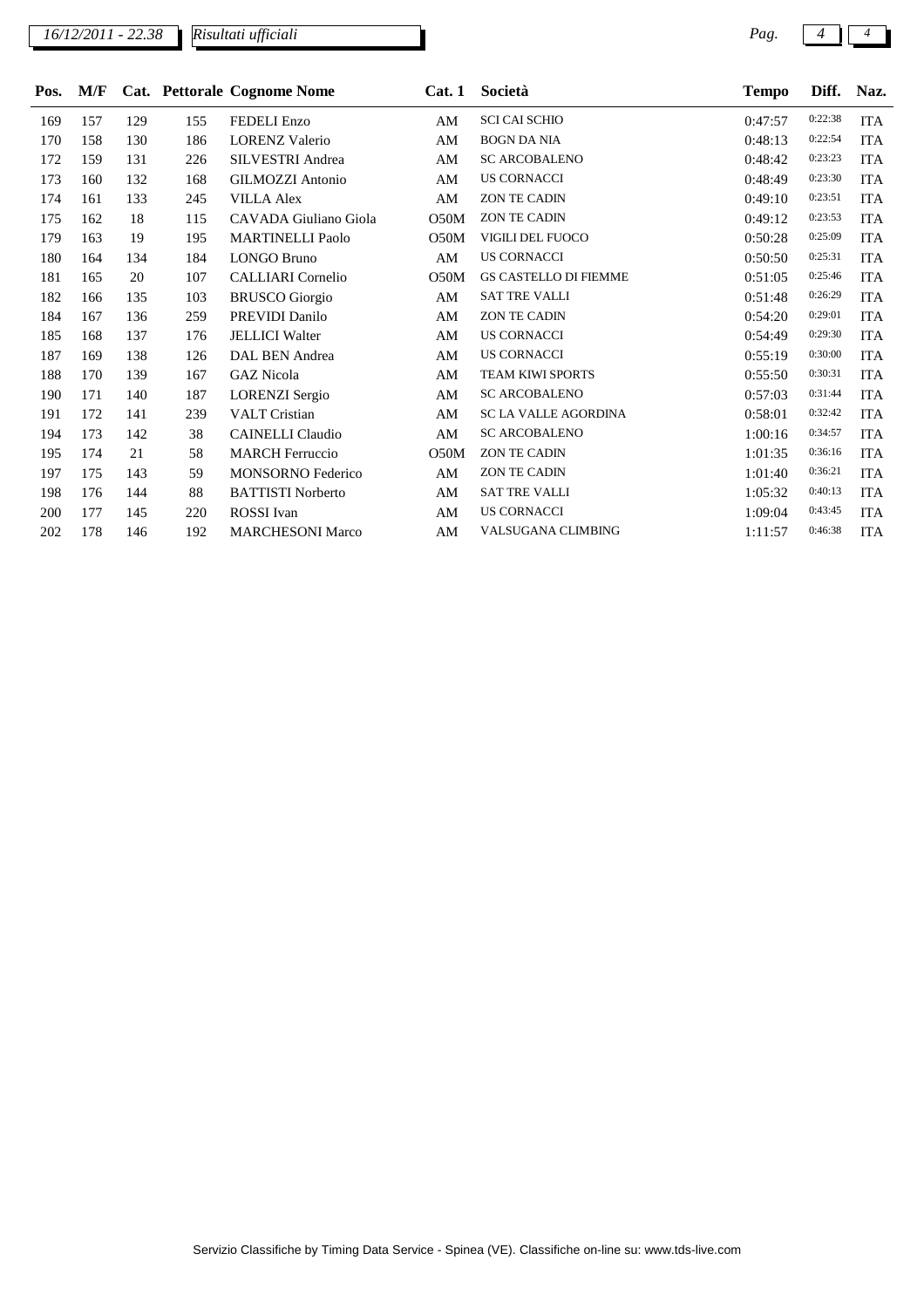**13^ Trofeo Monte Agnello**

**Trofeo Monte Agnello - Femminile 16/12/2011**

# **ORDINE D'ARRIVO GENERALE**

|      | 16/12/2011 - 22.38 |                |                | Risultati ufficiali         |             |                                | Pag.         |         |            |
|------|--------------------|----------------|----------------|-----------------------------|-------------|--------------------------------|--------------|---------|------------|
|      |                    |                |                |                             |             |                                |              |         |            |
| Pos. | M/F                |                |                | Cat. Pettorale Cognome Nome | Cat.1       | Società                        | <b>Tempo</b> | Diff.   | Naz.       |
| 68   | 1                  | 1              | 28             | <b>ZANON Sabrina</b>        | AF          | <b>ASD CAURIOL</b>             | 0:36:42      |         | <b>ITA</b> |
| 70   | 2                  | 2              | 24             | <b>SCOLA Nadia</b>          | AF          | <b>BELA LADINIA</b>            | 0:36:53      | 0:00:11 | <b>ITA</b> |
| 78   | 3                  | 3              | 14             | NICOLINI Elena              | AF          | <b>BRENTA TEAM</b>             | 0:37:22      | 0:00:40 | <b>ITA</b> |
| 83   | $\overline{4}$     | 4              | 20             | RIZZI Michela               | AF          | <b>BELA LADINIA</b>            | 0:37:51      | 0:01:09 | <b>ITA</b> |
| 92   | 5                  | 5              | 15             | <b>OSLER</b> Federica       | AF          | <b>SC ARCOBALENO</b>           | 0:38:34      | 0:01:52 | <b>ITA</b> |
| 111  | 6                  | 6              | $\overline{c}$ | <b>BENEDETTI Elisabeth</b>  | AF          | <b>ASD CAURIOL</b>             | 0:40:04      | 0:03:22 | <b>ITA</b> |
| 127  | 7                  | 7              | 11             | <b>GROSS</b> Annemarie      | AF          | <b>BOGN DA NIA</b>             | 0:41:06      | 0:04:24 | <b>ITA</b> |
| 129  | 8                  | 8              | 27             | <b>VINANTE Marta</b>        | AF          | <b>US CORNACCI</b>             | 0:41:19      | 0:04:37 | <b>ITA</b> |
| 134  | 9                  | 9              | 19             | PODGORSKA Anna              | AF          | <b>BOGN DA NIA</b>             | 0:41:45      | 0:05:03 | <b>ITA</b> |
| 146  | 10                 | 1              | 8              | <b>CORAZZA Laura</b>        | <b>GIOF</b> | <b>DOLOMITI SKIALP</b>         | 0:43:56      | 0:07:14 | <b>ITA</b> |
| 147  | 11                 | 10             | 13             | <b>MAZZEL</b> Arianna       | AF          | <b>SC ARCOBALENO</b>           | 0:44:01      | 0:07:19 | <b>ITA</b> |
| 156  | 12                 | 11             | 10             | DERÙ Loretta                | AF          | <b>I FAVOLENZE VALLI SPORT</b> | 0:45:22      | 0:08:40 | <b>ITA</b> |
| 171  | 13                 | 12             | 4              | <b>BIGAGLI</b> Giovanna     | AF          | <b>BOGN DA NIA</b>             | 0:48:29      | 0:11:47 | <b>ITA</b> |
| 176  | 14                 | 13             | 23             | <b>SCARIAN Anna</b>         | AF          | <b>US CORNACCI</b>             | 0:49:36      | 0:12:54 | <b>ITA</b> |
| 177  | 15                 | 14             | 6              | CAVADA Daria                | AF          | <b>ZON TE CADIN</b>            | 0:49:38      | 0:12:56 | <b>ITA</b> |
| 178  | 16                 | 15             | 7              | <b>CHIOCCHETTI Barbara</b>  | AF          | <b>US DOLOMITICA</b>           | 0:50:22      | 0:13:40 | <b>ITA</b> |
| 183  | 17                 | 16             | 16             | PAUSINI Sabrina             | AF          | <b>SC ARCOBALENO</b>           | 0:53:06      | 0:16:24 | <b>ITA</b> |
| 186  | 18                 | 17             | 18             | <b>PERON Roberta</b>        | AF          | <b>I FAVOLENZE VALLI SPORT</b> | 0:54:53      | 0:18:11 | <b>ITA</b> |
| 189  | 19                 | 18             | 1              | <b>BELLO</b> Veronica       | AF          | <b>ASD CAURIOL</b>             | 0:55:56      | 0:19:14 | <b>ITA</b> |
| 192  | 20                 | 19             | 5              | <b>CANESTRINI Miriam</b>    | AF          | <b>BRENTA TEAM</b>             | 1:00:06      | 0:23:24 | <b>ITA</b> |
| 193  | 21                 | 20             | 12             | <b>MARCHESINI Gloria</b>    | AF          | <b>US CORNACCI</b>             | 1:00:09      | 0:23:27 | <b>ITA</b> |
| 196  | 22                 | 21             | 9              | <b>DEMARCHI Patrizia</b>    | AF          | <b>ZON TE CADIN</b>            | 1:01:38      | 0:24:56 | <b>ITA</b> |
| 199  | 23                 | $\overline{2}$ | 29             | <b>TONA</b> Gloria          | <b>GIOF</b> | <b>DOLOMITI SKIALP</b>         | 1:05:55      | 0:29:13 | <b>ITA</b> |
| 201  | 24                 | 22             | 22             | <b>SBETTI</b> Daniela       | AF          | <b>SC ARCOBALENO</b>           | 1:11:57      | 0:35:15 | <b>ITA</b> |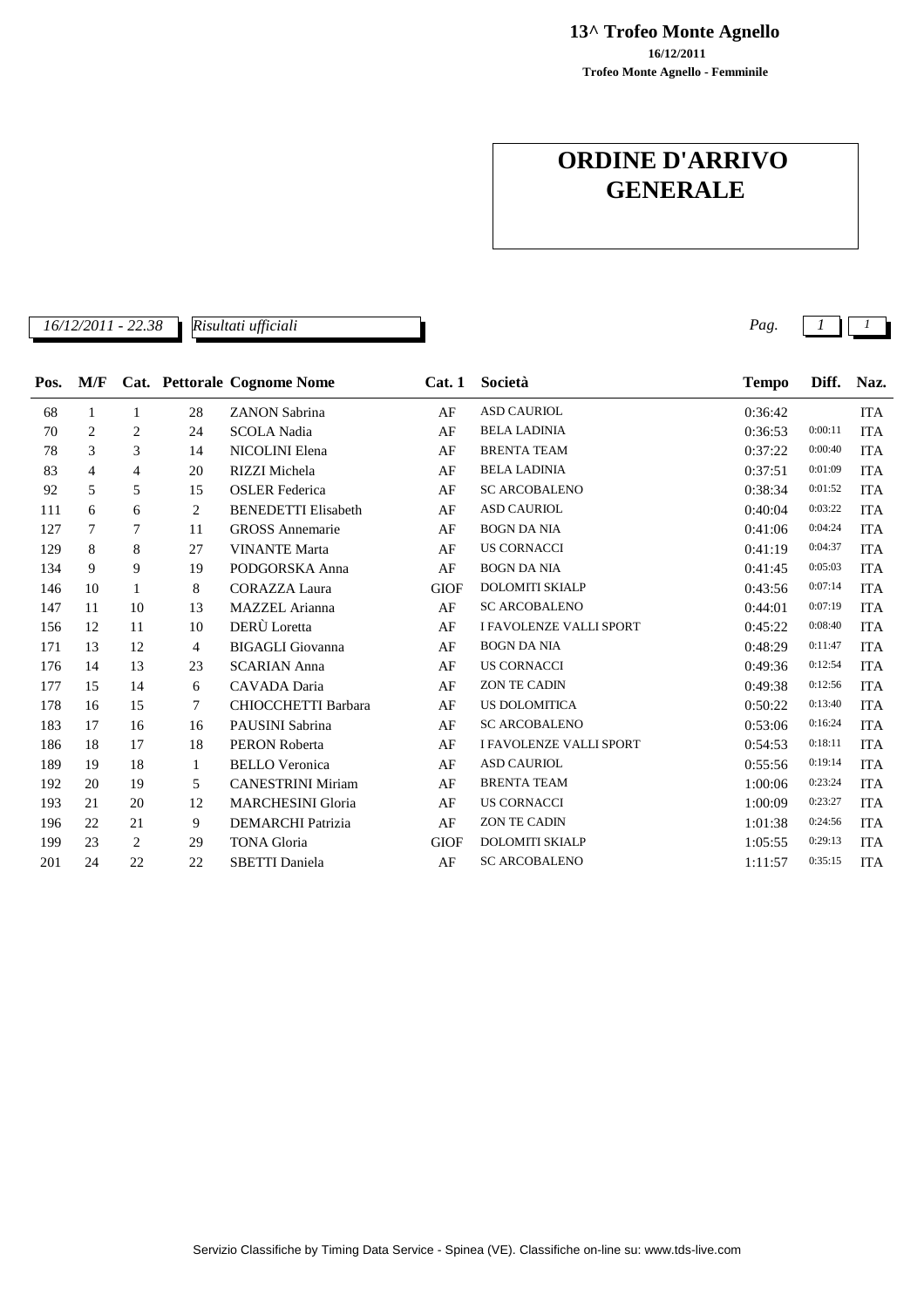## **Categoria: GIOF**

|     |    |    | Cat. Assoluto M/F Pettorale Cognome Nome | Società                | Tempo   | Naz.<br>Diff. |            |
|-----|----|----|------------------------------------------|------------------------|---------|---------------|------------|
| 146 | 10 |    | CORAZZA Laura                            | <b>DOLOMITI SKIALP</b> | 0:43:56 |               | <b>ITA</b> |
| 199 | 23 | 29 | <b>TONA Gloria</b>                       | DOLOMITI SKIALP        | 1:05:55 | 0:21:59       | <b>ITA</b> |

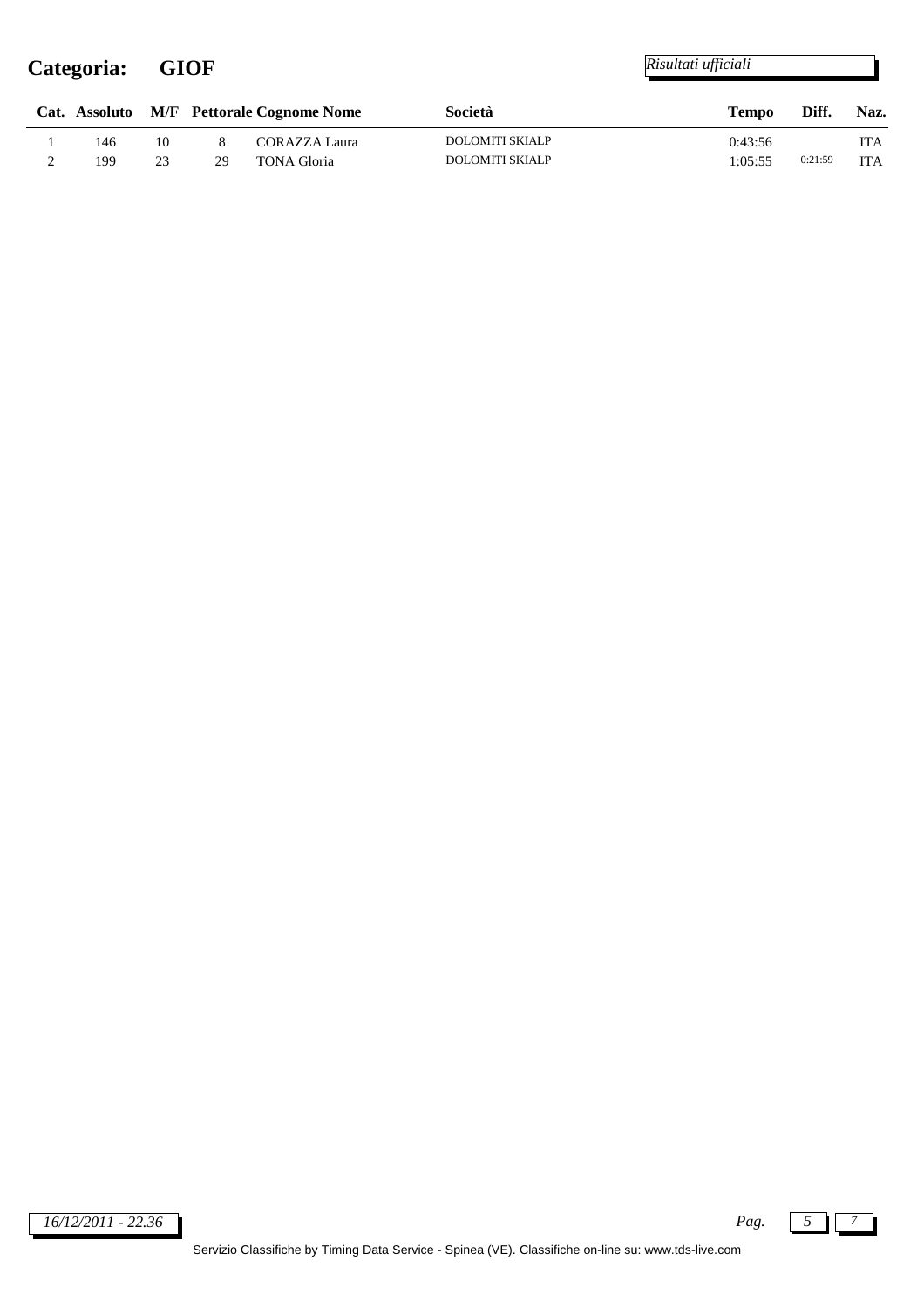## **Categoria: GIOM**

|    | Cat. Assoluto | M/F |     | <b>Pettorale Cognome Nome</b> | Società                        | <b>Tempo</b> | Diff.   | Naz.       |
|----|---------------|-----|-----|-------------------------------|--------------------------------|--------------|---------|------------|
|    | 22            | 22  | 130 | DE MIN Matteo                 | <b>DOLOMITI SKIALP</b>         | 0:31:24      |         | <b>ITA</b> |
| 2  | 28            | 28  | 256 | <b>BERNHARDT</b> Valentino    | <b>BRENTA TEAM</b>             | 0:32:23      | 0:00:59 | <b>ITA</b> |
| 3  | 30            | 30  | 247 | ZANGHELLINI Lorenzo           | <b>I FAVOLENZE VALLI SPORT</b> | 0:32:33      | 0:01:09 | <b>ITA</b> |
| 4  | 43            | 43  | 108 | <b>CAMPEDEL Cristian</b>      | CENTRO AGONISTICO ARABBA       | 0:34:08      | 0:02:44 | <b>ITA</b> |
|    | 44            | 44  | 93  | <b>BETTEGA Simone</b>         | <b>SC VALDOBBIADENE</b>        | 0:34:13      | 0:02:49 | <b>ITA</b> |
| 6  | 48            | 48  | 171 | <b>GUADAGNINI Martino</b>     | <b>US DOLOMITICA</b>           | 0:34:30      | 0:03:06 | <b>ITA</b> |
| 7  | 67            | 67  | 229 | TAMÈ Danilo                   | <b>BRENTA TEAM</b>             | 0:36:38      | 0:05:14 | <b>ITA</b> |
| 8  | 86            | 82  | 129 | DE GASPERI Roberto            | <b>SC ARCOBALENO</b>           | 0:38:10      | 0:06:46 | <b>ITA</b> |
| 9  | 105           | 100 | 209 | PIAZZI Luca                   | <b>US CORNACCI</b>             | 0:39:43      | 0:08:19 | <b>ITA</b> |
| 10 | 112           | 106 | 128 | DALBOSCO Michele              | <b>SC ARCOBALENO</b>           | 0:40:04      | 0:08:40 | <b>ITA</b> |
| 11 | 113           | 107 | 172 | <b>HOFER Franco</b>           | <b>SC PANAROTTA</b>            | 0:40:20      | 0:08:56 | <b>ITA</b> |